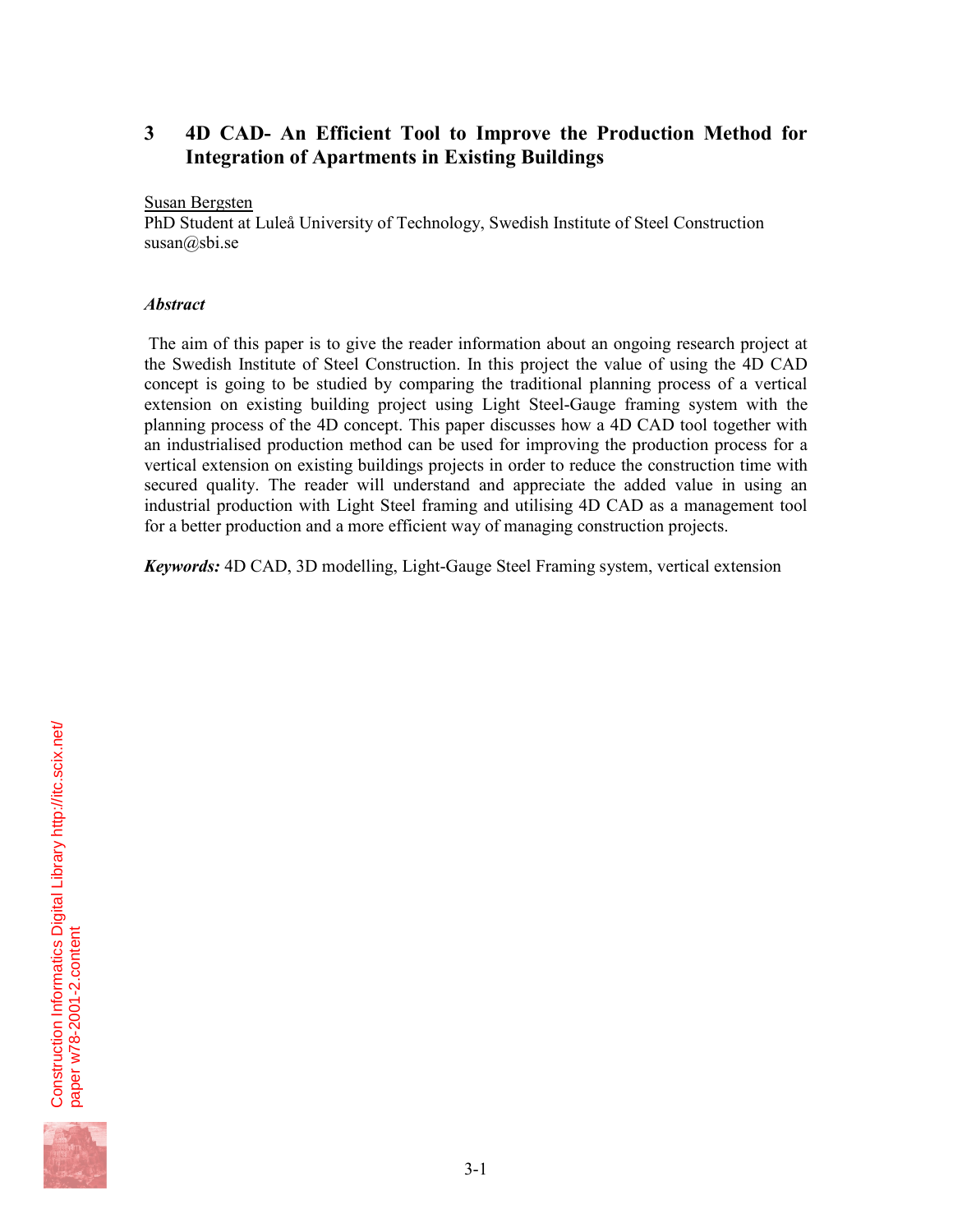# **INTRODUCTION**

In many cities the city centre is the most coveted place to live in. Consequently this entails an increased interest for creation of more densely populated cities. One example is the capital of Sweden, Stockholm, where the city centre have the most popular residential and commercial properties.

One way to make more densely cities and meet the demand for more residential and commercial properties in the city centre, is to add apartments to existing buildings, such as shopping centres, offices or multi-storey carparks by vertical (on-top buildings) and horizontal extension or conversions. Conversions and extensions of existing buildings have successfully been used in several countries, for example: United Kingdom, Finland, Norway and Sweden.

An on-top building project has more constraints compared with building project in areas, which is not as much as city centres exploited, therefore the need of a good construction and production management is important. The complexness of an on-top building project, depends not only on the usual factors in all building projects but also factors as: lack of space for material handling on site, inner city traffic and its effect on the deliveries to the construction site, disturbance to the surroundings and to the existing activities in the all ready existing building due to construction activities, need of more understandable communication to the project involvers and to the tenders in the existing building. These factors compel that an ontop building project is more critical.

This paper will discuss how a 4D CAD-tool can be used in on-top building projects in order to render more effective projects. The paper begins with describing the current practice and the background and some related examples. Followed by the needs and visions of using 4D modelling in an on-top building project. This paper is based on literature study done for the research project "Integration of apartments in existing building by use of Light Steel Framing system", [10].

# Light-Gauge Steel Framing System

The Swedish Institute of Steel Construction have during the last five years preformed research on Light-Gauge Steel Framing, (LSF). Light-Gauge Steel Framing has been developed by the Swedish construction industry for use in dwelling buildings. There are several systems for LSF that includes products and detail solutions for interior walls, exterior walls and floors. LSF results in a very light weight building compared with those of traditional materials, e.g. compared with a concrete building the weight is only one fifth. Therefore the need of reinforcing the existing building will be minimised. Consequently, this will reduce the cost of the extension of the building. Therefore is the LSF suitable for vertical and horizontal extensions of existing buildings. Furthermore, the steel is inorganic and hence the risks for moisture and mould problems are very small and with a suitable production method and production management the materials will remain dry during the construction time. In addition LSF has a relatively low use of resources and the materials have an established recycling loop, [1] [2].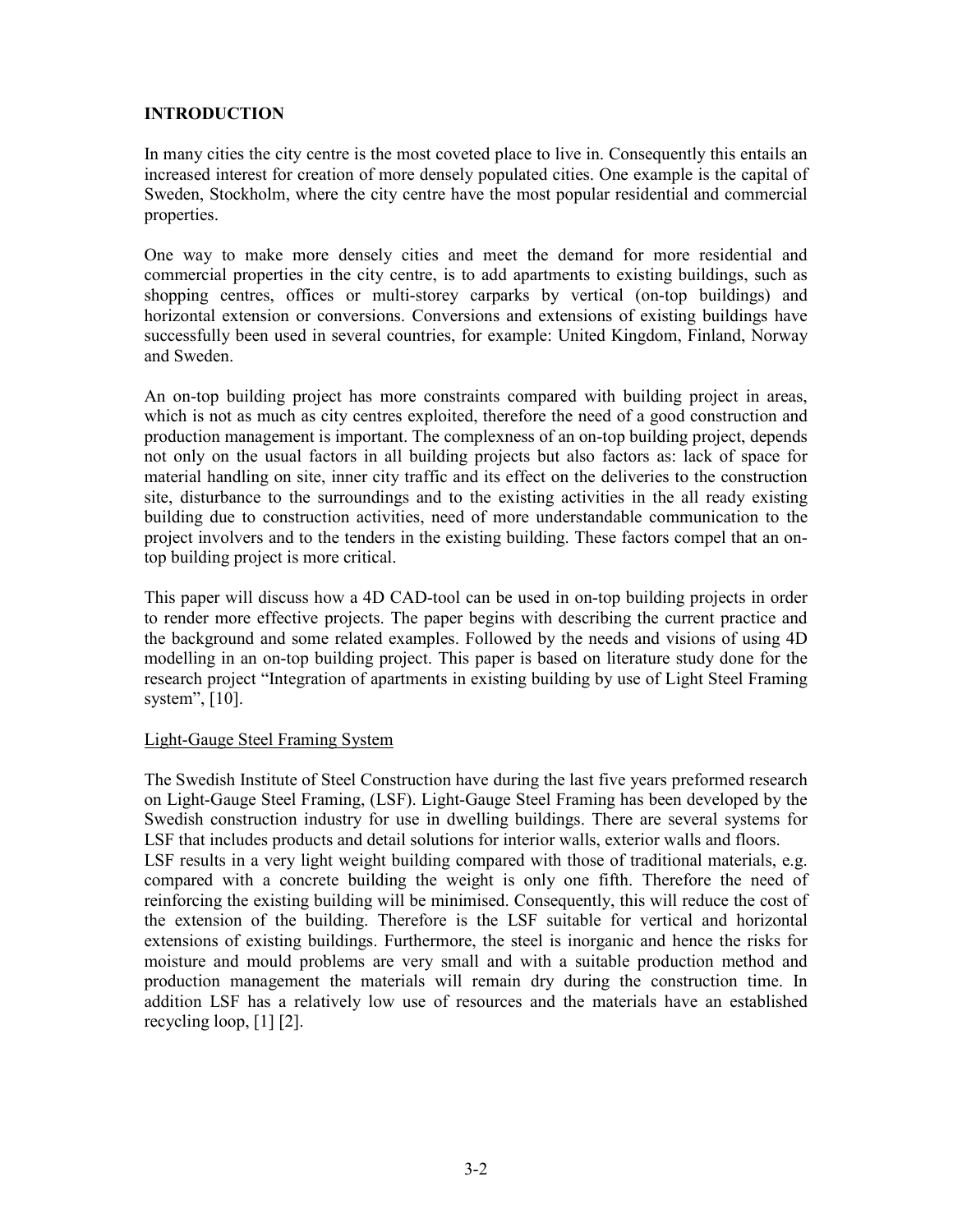Research on Light-Gauge Steel Framing has shown that the construction time can be significantly reduced by an industrial production of building elements and a fast erection on the building site, [3] [4]. The general outlines for industrial production, which agrees with the production methods of the LSF system are:

- High level of prefabrication
- Light weight of building components
- Simple erection
- Narrow tolerances
- Accurate planning

### **BACKGROUND**

#### 3D modelling

Common for all parts in the building process is the extensive use of information. The 3D model based on sharing a common database will provide the last versions of drawings and information available from the database to all different players in the construction process. From this database all types of documents can be produced, for example different 2D and 3D perspectives, material specifications and drawings for manufacturing and assembling. The database can also produce data for cost calculations, time scheduling and very important data needed for the client and the future lodger, [7].



*Figure 1: The 3D database model for construction* 

In the Swedish construction industry Microsoft Project and AutoCAD is the most common tools used for planning and design of a construction project. In the early stage of a project, the architects use 3D modelling for producing 2D and 3D perspectives and not as a shared database being described above. Structural engineers use 3D modelling for e.g. steel structures analyses during the design phase. But in general, 3D modelling is not used in a great extent in Sweden. Lack of standards for the information stored in the 3D database for the lifetime of the building, conservatism in the construction industry and the lack of knowledge within the industry makes the use of 3D models difficult for the whole construction process. To use the 3D concept in its full extend, implies that the construction industry have to change its process. The design of the project has to be more integrated with the production planning. The 3D concept and its working methods, is about changing how organisation of a project ought to work and how the different partners in the project should utilise the advantage of the 3D model and the information stored in the database.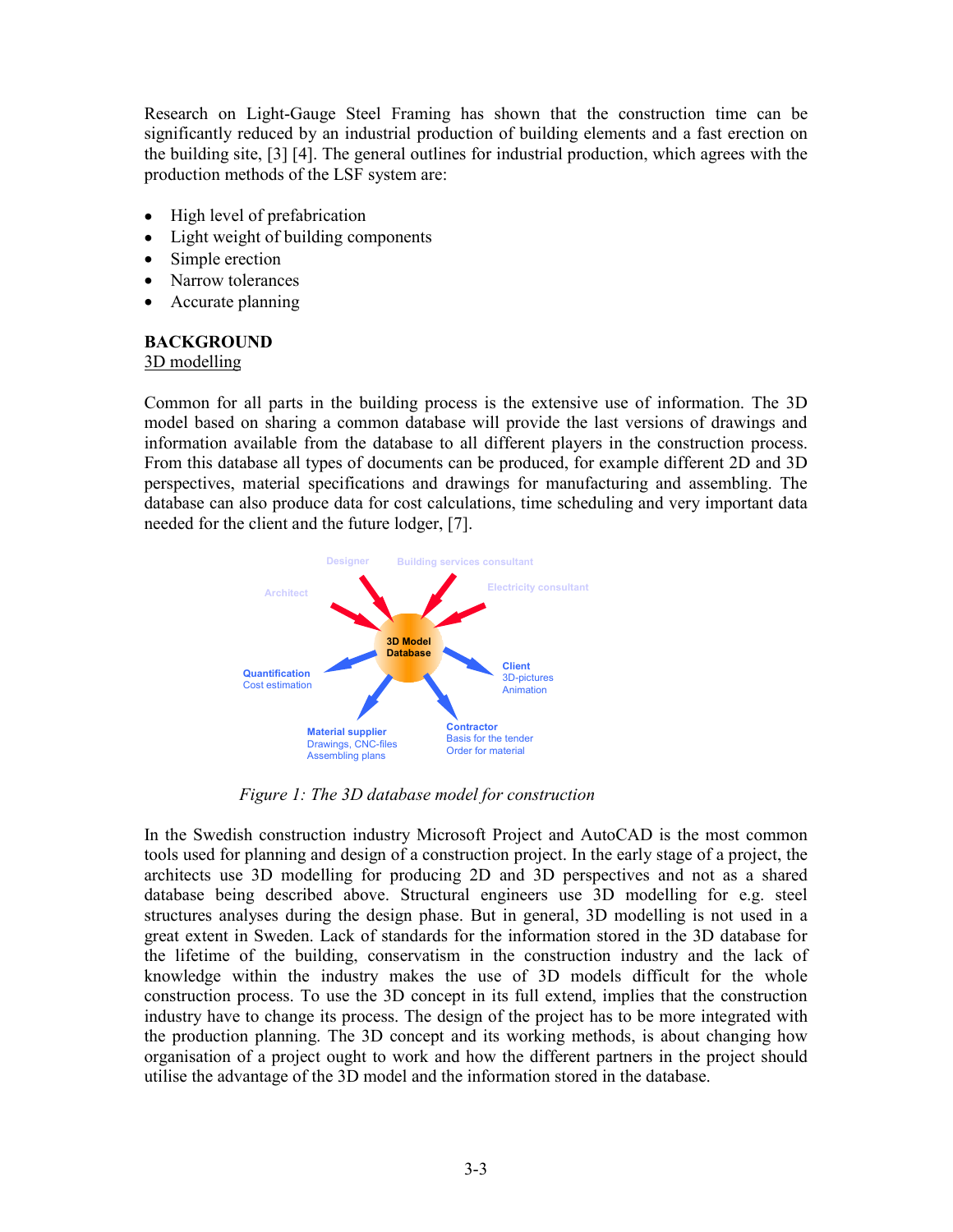The 3D design model focuses on the design of the building, its spatial construction, material and its manufactures. The 3D model is a static model, built in the computer for representing the physical building. This could be seen as a drawback for the construction process since the construction process is a dynamic process and needs a dynamic presentation.

### Example

The block Näktergalen was the first project, in Sweden, where 3D modelling was used for a Light-Gauge Steel structure. The purpose was to investigate how 3D technology could contribute to a greater efficiency and quality assurance in the construction process. The building consists of a semi-basement storey of in situ concrete. Above the basement storey, four stories were built with Light-Gauge Steel Framing.

The potential of the 3D technology was confirmed in many different aspects:

- The total quality of the project was improved by better project planning.
- Moving parts of the work from the site to the field factory on the building site, where the work were done in a better environment improved the work environment for the site workers. The workers did most of the work indoor and used better ergonomic working methods. The only part done on the site was the assembly of the different elements and structural components.
- By using the 3D model the order of the assembly had been visualised. By a better planning process the construction of the building was smoother because of lesser changes and ad hoc solutions for problems. This radically reduced the total project time, [4].

The Näktergalen project proved that the industrialised building process demands a good collaboration between the design process and the construction process. A good result in the production phase lies in the work done during the design phase.

### 4D Modelling

4D CAD is a concept, which combines an object oriented 3D CAD model with time. 4D CAD is a kind of information visualisation that is easier to understand than traditional methods, such as 2D drawings and time schedules, which are used to manage construction projects. 4D CAD is a logical way of imagining a construction. With help of a 4D visualisation, it is easier to bring a product (the building) into line with consumer needs.

The 4D modelling tool is conceptually much closer to an intuitive picture of a construction process than 2D drawings and time schedules. The 4D concept visualises the dynamic process of the construction process and as a result the information will be more comprehensive.

The 4D concept is developed at Stanford University and to support the concept researchers at Stanford have developed a prototype that is being used in some complex construction projects in California. Research results shows that using 4D concept can improve the construction information flow between the partners of the construction project. The use of visualisation and 4D concept enable the partner to focus on the relevant information and interact productivity. By the use of a 4D tool more time could be spent on performing predictive tasks and more efficiently evaluating design, constructibility or construction scheduling, [8]. In this way the design and construction phase can be more integrated which will results in a more efficient construction process, [5].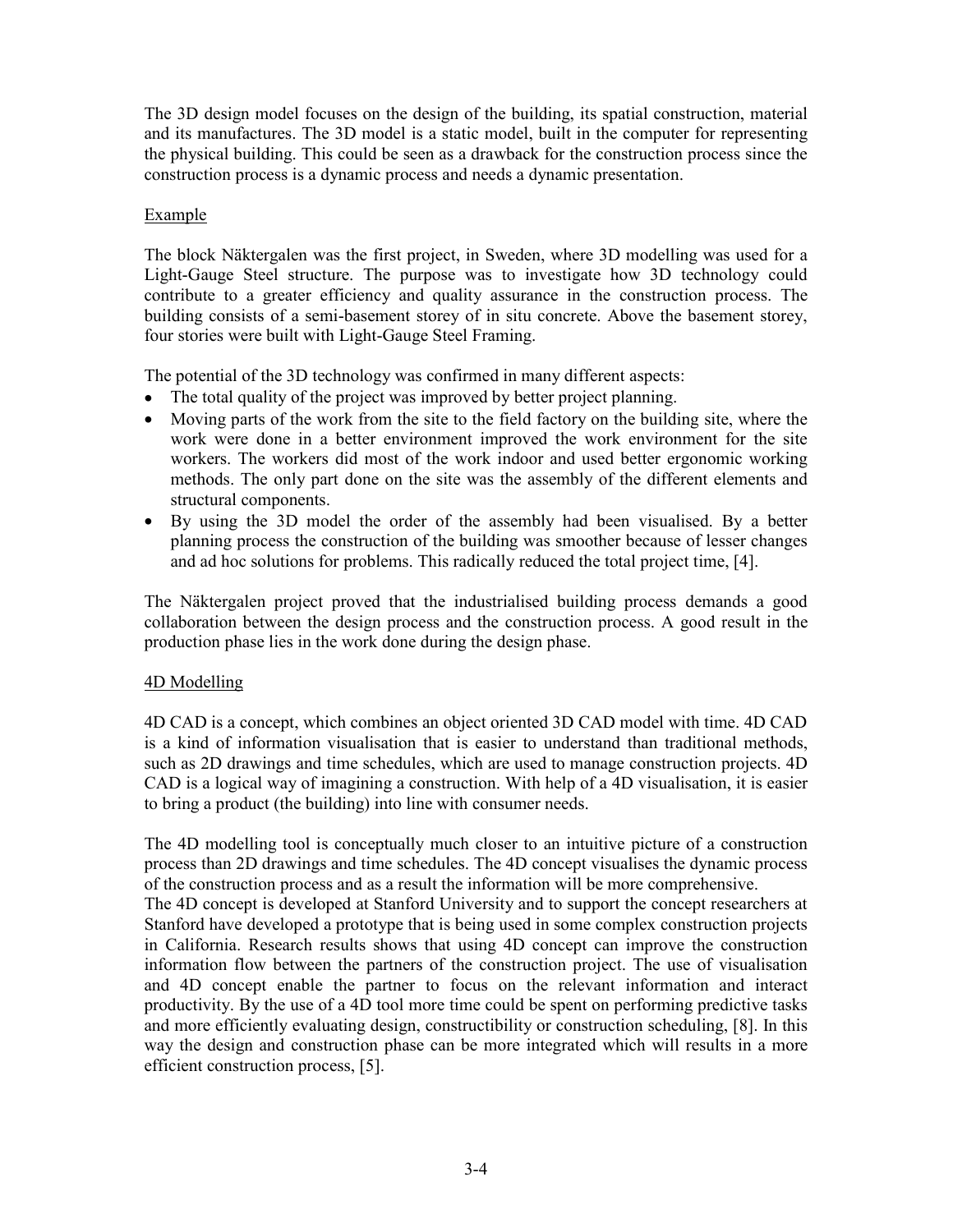In fact the 4D concept, by visualisation of the construction process, is an efficient planning tool to organise the logistic of the site during the planning phase instead of as today during the production. The site layout can be simulated and visualised with a 4D CAD tool for the actors in the project which in particular will help the site engineer to organise the activities, material flow and site logistic.

The use of 3D-4D modelling has many benefits for owners, architects, engineers, contractors and subcontractors. The overall benefits of 3D-4D modelling are summarised in the main points below, [9]:

- Better coordination of subcontractors
- Clear communication of the project schedule within the team
- Visualisation of the work flow
- Efficient identification of constructibility factors
- The 4D model shows the status of the project at any time

#### Example

The pedagogic benefits of the 3D model with a liking to time dimension, has been proven in projects like kv. Krympmåttet, Sweden, where a simple visualisation of the construction process has been used to describe the process for the contractor and the site workers. By visualising the different time in the production process of the building, the production process was brought out for the site workers and site managers early in the production phase. The main purpose with the visualisation was to visualise and clarify the structure of the building and the erection of the structure. The visualisation was also used for describing the project process to the owner and the contactor. The aim was also to use tools, which is used in the Swedish construction industry such as AutoCAD R14 and Microsoft Project for linking the time with a 3D model.

The method for the visualisation in this project was to build a 3D model in AutoCAD. Different time in the production process was laid in specific layers, and thereby by lighting and shouting down layers, different time sequences of the model was visualised.

The model was primary defined by solid elements. This solid elements carries more information e.g. volume, canter of gravity, than the elements combined of areas and lines.

The use of the 4D thinking in this project was very simple although it proved the advantages of using 4D modelling. The method has of course many shortcomings, both technically and theoretical but the aim was to use the visualisation for pedagogic usage of 4D modelling in the project team meetings and to present information for the contractors and subcontractors during the production planning process.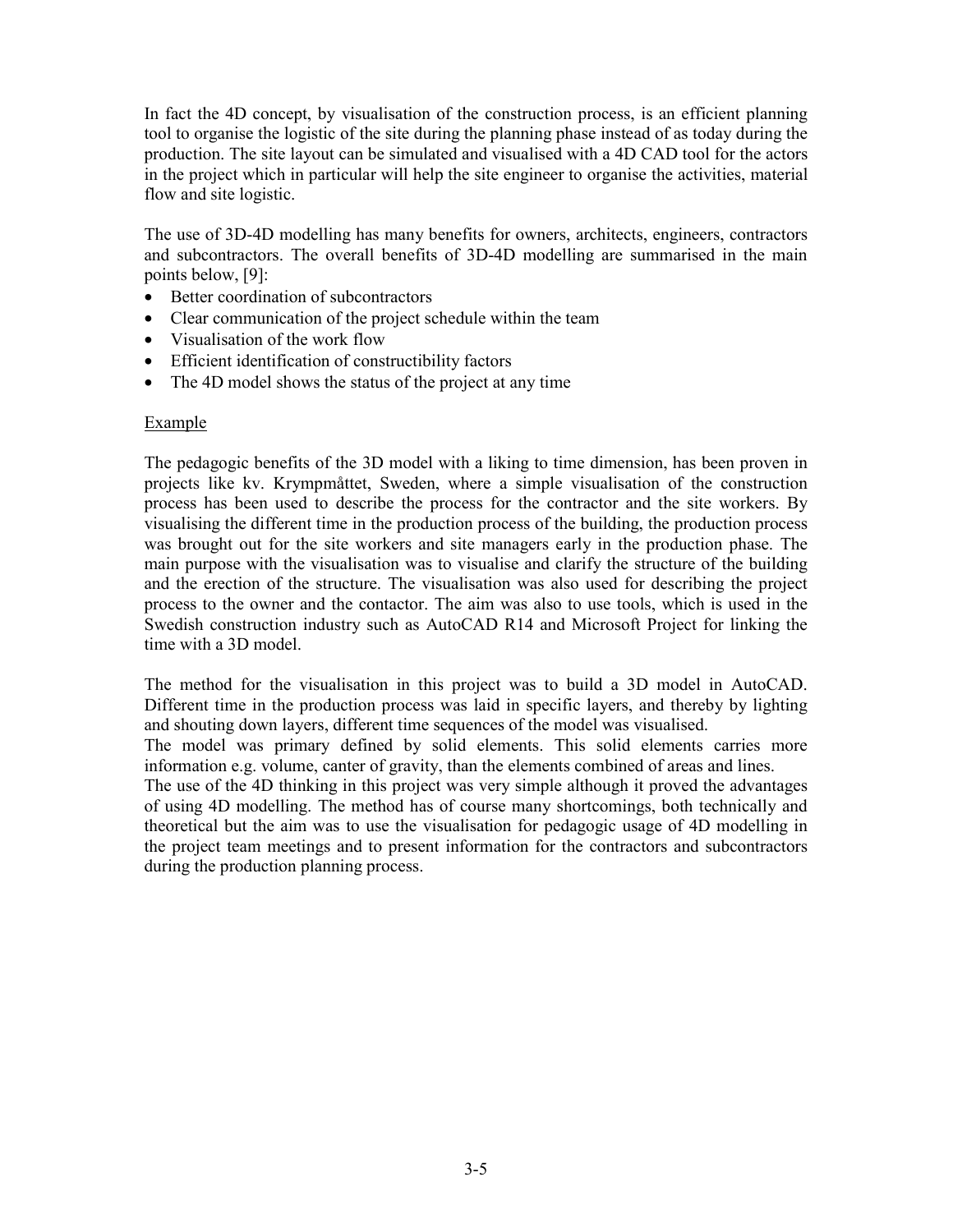

*Figure 2: Visualisation with time linking in the project kv. Krympmåttet, PIAB PI i Göteborg* 

# **THE USE OF 4D CAD IN THE ON-TOP BUILDING CONSTRUCTION PROCESS TOPPING**

# The obstacles of an on-top building project

Disturbance to the surroundings of a construction site during the production time is one of the major obstacles in on-top building projects in the city centres.

When converting an existing environment many aspects must be considered. These aspects could be:

- Influences that the new building will have on the existing building.
- Influences of the new building's activities on the already existing activities.
- Influences of the production activities of the on-top building on the everyday activities of the existing building and its surrounding throughout the construction time.
- These factors have to be considered in the planning process.

The duration of the disturbance time on the existing activities and buildings will be minimised by shortening the construction time. For a more efficacious construction time for an on-top building project many aspects have to be carefully considered in the planning process. In the first place, a better construction planning results in an improvement of the work at the site with lesser errors. The limitation and constraints of the project has to be considered in the early stages and before the actual site work begins. By considering constructibility,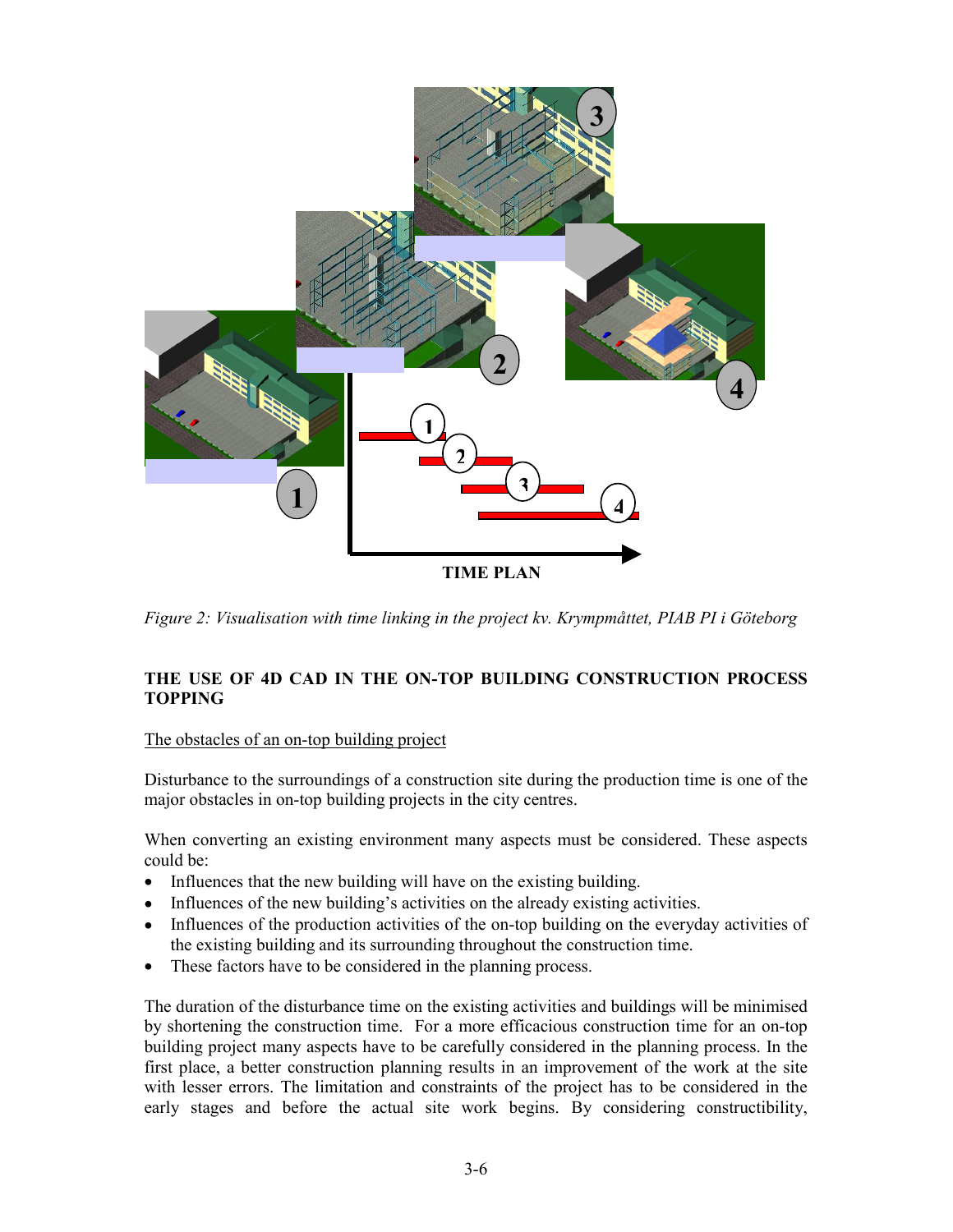production methods, interdependency of tasks and matching manpower to available work in the design phase, the design work will be more integrated with the production work and thereby delays and changes in the total project will be minimised. Consequently, this will result in shorter construction time, [5]. In the second place, the logistics from and to the construction site is important for minimising the disturbance to the surroundings. The management of people, equipment, material storage and waste, on the site is an important work in order to minimise the disturbance factors. These factors should be considered at an early stage in the project and before the actual work on the site begins. Furthermore, it is important to give relevant information to the concerned partners in the project such as tenders and other people working or living in the existing building, in order to expound the understanding for the disturbances related to the construction site. The neighbours and other people affected by the construction should be informed of the construction process in an easily understood way. This will not directly minimise the disturbance but will increase the acceptance level for the produced disturbance due to the construction, [6].

The influence of the extension on the existing building must be considered early in the design phase. Examples of factors to be considered are:

- Shafts and piping for ventilation, water, sewage and drainage
- Location of lifts, staircases, facilities for washing, storage and garbage collection etc
- Building physics such as: sound insulation, moisture, heat supply, fire safety etc
- Solutions for security and separation of residential housing and other use
- Compatibility between the existing building (structural components and material) and the new structure
- Work methods and production methods, which not disturb the surrounding activities much and suites to the existing building

Most important is the industrial production of components where a fast erection can shorten the construction time and as a result minimise the disturbance. Industrial production implies for detail planning process before actual work on the site begins and better integration between partners in the projects.

In order to meet the challenges mentioned, an efficient IT- tool can play a significant roll in meeting these demands. Research results has shown that visualisation techniques can efficient the production planning and the production of the buildings, [11]. The 4D modelling tool can meet the necessities for a better construction process, especially for projects having many complexly interrelated parts.

### The use of 4D modelling tool

By using a 4D-tool in the design phase of on-top building project, the design team will be able to simulate the integration of the new building with the old building. The different alternatives for the integration of the building could be simulated in order to find the most process efficient solution. The construction process will be visualised in the computer in order to coordinate the work on the site. This will give the opportunity to eliminate potential problems with constructibility, design conflicts assembly order of building components and the deliveries to the site. The visualisation also assists the project team by showing the status of the project at any time. For examples, the project can be simulated for the neighbours of the site in order to inform them about the progress of the project and how the project affects them during a different period of the construction time.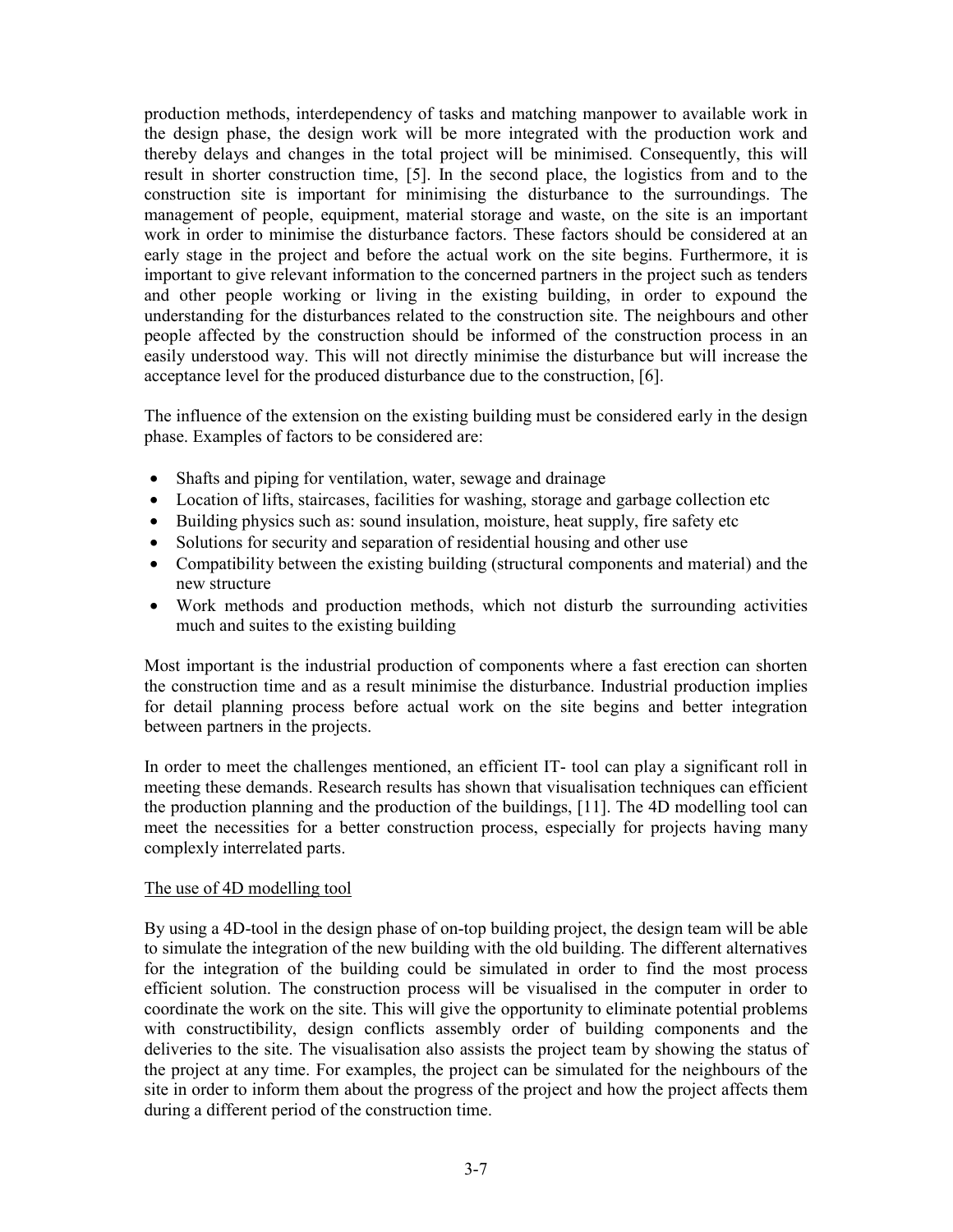The transports to the site can be visualised in the 4D model together with traffic flow around the site in the city centre. Thereby the affects on the traffic can be investigated and the transports to the site planned in order to minimise the disturbance to the ordinary traffic. Site organisation and material handling on the site can be visualised in a 4D model and be of a great help for the site manager.

A list of expects of a 4D model

- Standardised information stored in the database and for presentation
- Easy to use and comprehensive
- For the everyday use by e.g site manager the tool have to be smooth and not time consuming
- Engage the subcontractors more in the planning process of the product and the planning process of the construction

# **THE AIM OF THE RESEARCH**

New 3D and 4D modelling tools are under development in Swedish market. Enterprixe Software Ltd is currently developing a new 3D/4D CAD application/server called NetModeler. This product enables for the first time full multidisciplinary project collaboration to one single product model database over the Internet. Research is going on which will lead to a prototype tool in NetModeler where time schedules can be reviewed in the design model. Same model will also generate bills of quantity to cost estimating systems. The benefits of using the NetModeler´s 3D-model as the 4D-model is data consistency.

There is a need to study how to implement the 4D modelling concept in the Swedish construction industry and how to overcome the obstacles.

New and more industrialised construction methods are needed for increasing the efficiency of the production process and minimising the production time.

The Swedish Institute of Steel Constriction has the vision to provide solutions for a more industrialised production methods using Light-Gauge Steel Framing. An industrialised production method needs a good management and planning tools. The aim of the research at the Swedish Institute of Steel Construction is to verify the benefits of 4D modelling in construction projects together with industrialised production methods, as for example on-top building projects using Light Steel framing. The study should identify unproductive parts that do not add value to the project in order to improve time planning, logistics and work methods. The results of the study should improve the 4D-tool and its use as indicated by the evaluation.



**Vertical Extension of existing building in city centre**

*Figure 3: Corn stones of the research project*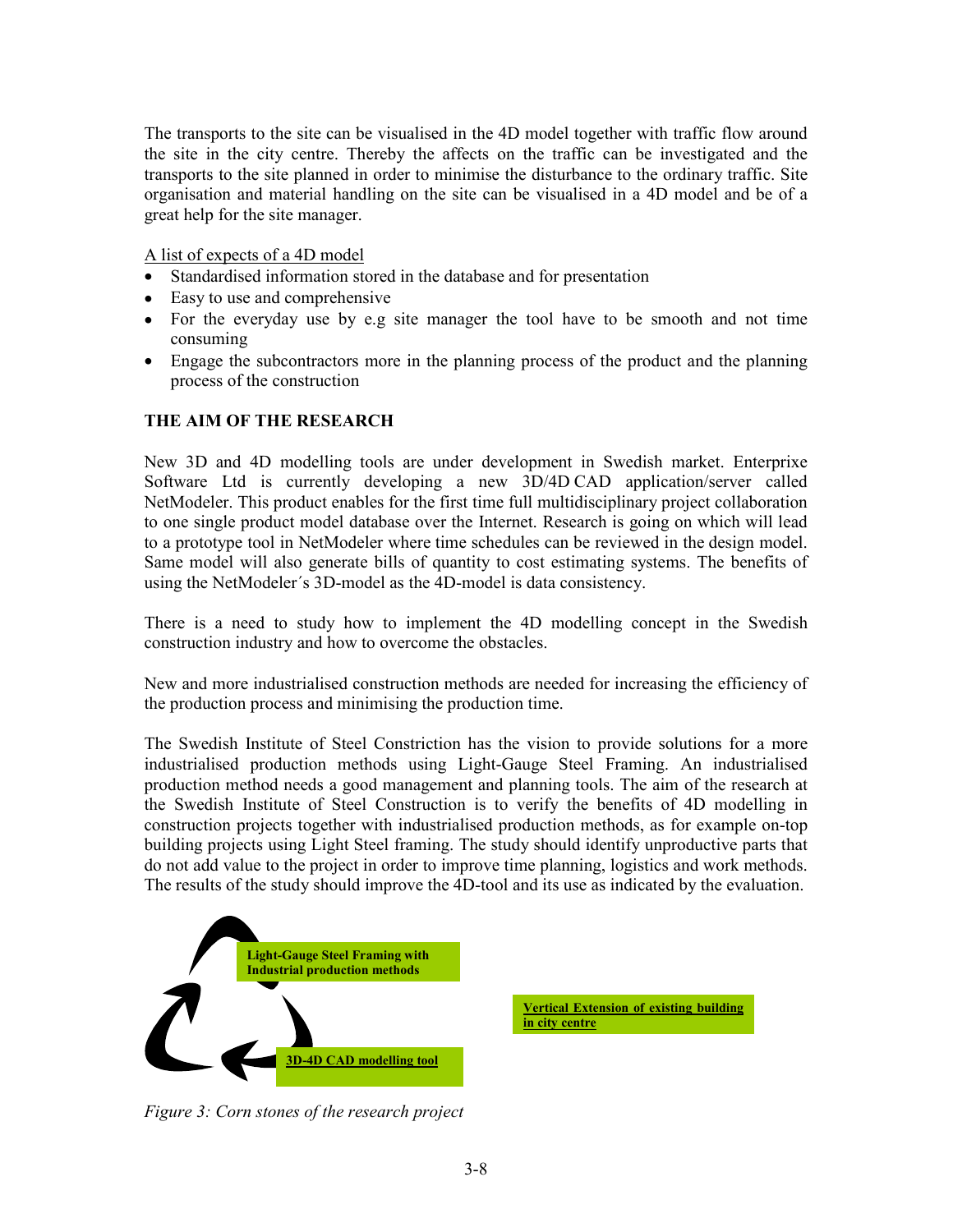By using a 3D/4D model as basis for describing the final product result and how to produce the product, new forms for collaboration must be developed within the construction process. The use of these models will demand new roles in the construction process. The 4D model can describe the production process and it could be used as a production management tool. The construction process with the 4D concept demands for new roles for the architecture, consultants, contractors and subcontractors. These new roles have to be discussed. There is also a need to evaluate the 4D tool in comparison with the actual procedures for design, planning and production processes in the Swedish construction industry.

# **METHOD**

The method will be to studying an ongoing project, with 4D modeling tool, e.g. NetModeller 4D tool, and compare the process with traditional tools. By studying an ongoing project in Sweden the obstacles of using 4D concept will be clarified. Through using a 4D CAD tool parallel to traditional projecting methods in a project, the efficiency of the 4D CAD tools will be compared to the traditional tools will also be studied. As the problems of using 4D concept is exposed, the changes, which have to be made in the Swedish construction process will be pointed out.

The results of the project will give guideline to Swedish building industry to how implement 4D CAD thinking for a more productive building industry.